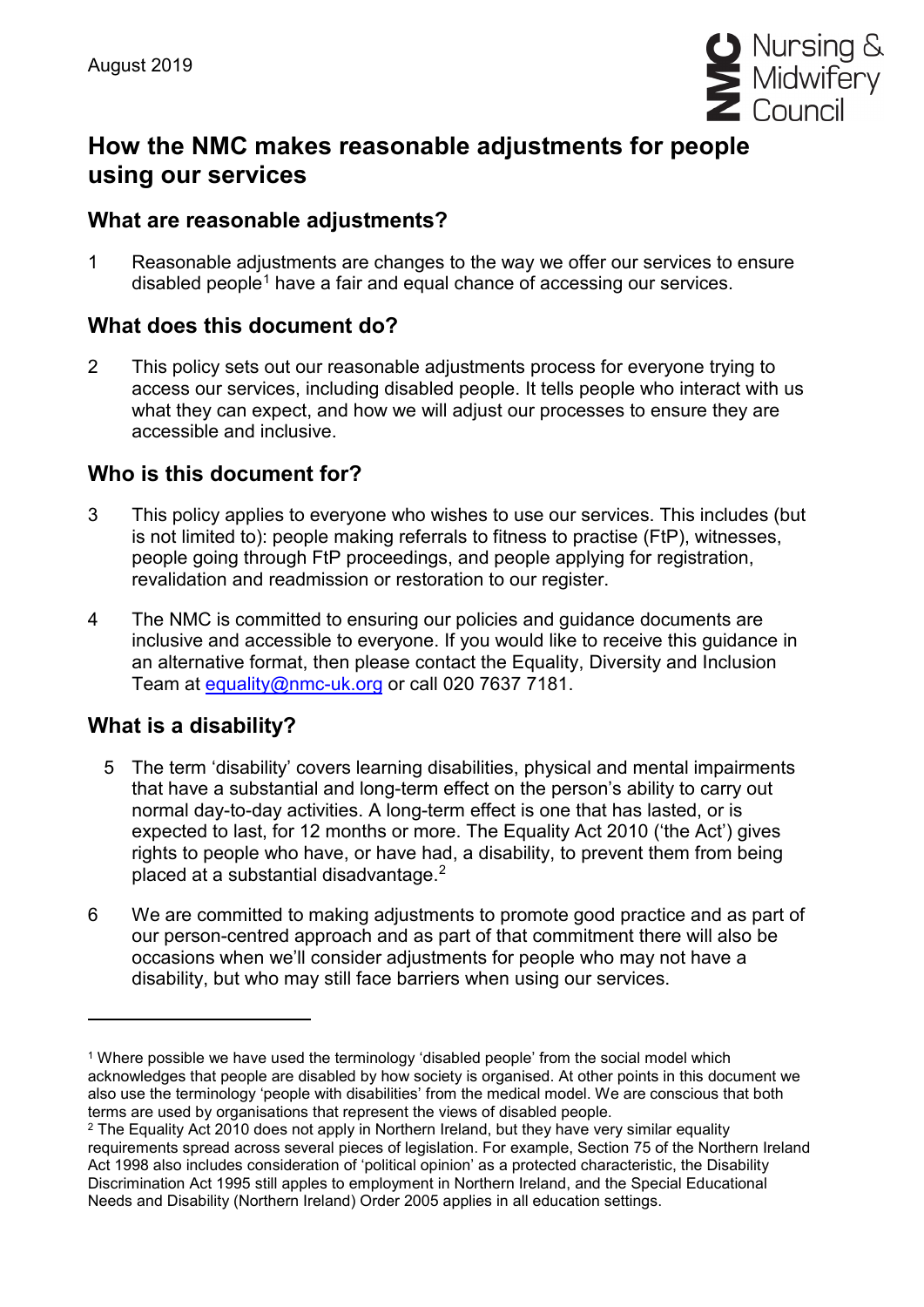- 7 HIV, multiple sclerosis and cancer are deemed to be disabilities from the date of diagnosis. People with severe disfigurements are also deemed to be disabled under the Act, as are people who are registered as blind or partially sighted with their local authority or an ophthalmologist.
- 8 In addition to these conditions, the Act's definition of a disability is broad enough to cover people with a range of common impairments such as hearing, visual and speech impairments as well as other conditions such as dyslexia, arthritis, depression, diabetes, asthma and back problems. A disability may be visible or non-visible.
- 9 A learning disability is a significantly reduced ability to understand new or complex information and to learn new skills (impaired intelligence), with a reduced ability to cope independently (impaired social functioning), which started before adulthood. Autism is a lifelong developmental disability that affects how people perceive the world and interact with others. Learning difficulties include dyslexia and dyspraxia.
- 10 The NMC has committed to the NHS England Ask, Listen, Do principles.<sup>[3](#page-1-0)</sup> This is an initiative aimed at making sure children, young people and adults with a learning disability, autism or both feel empowered to speak up, provide feedback about services, raise concerns or make a complaint.
- 11 Mental illness is a very broad category covering some very different conditions. There is a huge range of type and severity of mental illness such as anxiety, depression, bi-polar disorder and panic attacks. In particular, it primarily and significantly affects how a person feels, thinks, behaves, or interacts with other people.
- 12 In light of this, we don't make judgements on who will meet this legal definition. If a person informs us that they have a disability, long-term injury or health condition and they are finding it difficult to access our services, we don't try to decide whether they are covered by the definition of a disability. Instead we focus on exploring whether a reasonable adjustment would remove the disadvantage that they are experiencing.
- 13 Similarly, we don't normally request medical evidence of a person's disability. We accept that the person is disabled and focus on exploring what adjustments would make it easier for them to interact with us effectively. In most cases, we wouldn't require independent medical advice to make an adjustment because we'll accept advice from a disabled person on their requirements.

### **How can we provide 'reasonable adjustments'?**

14 We will always consider requests for adjustments to remove or reduce any disadvantages faced as far as possible, but we only have to make adjustments that are reasonable for the NMC to make.

<span id="page-1-0"></span><sup>3</sup> <https://www.england.nhs.uk/learning-disabilities/about/ask-listen-do/>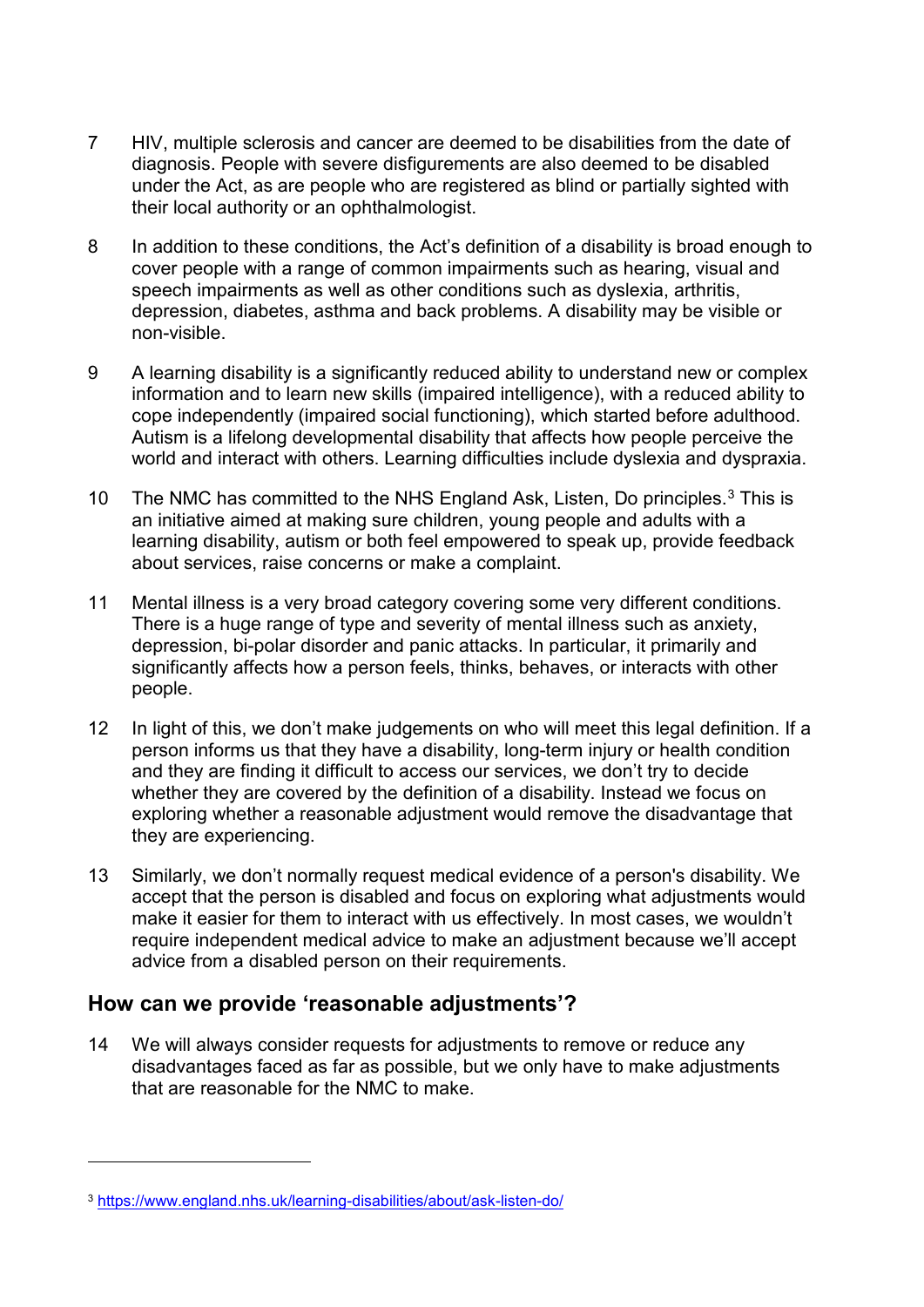15 We will consider providing equipment or other aids which make it easier for disabled people to access our services.

#### **Examples of providing equipment or other aids**

- Providing an induction loop for a person who uses a hearing aid
- Providing information in an alternative format, such as large print for a person with a visual impairment, or easy read for a person with a learning disability, or coloured paper for a person who has dyslexia, or an electronic format for a person who is blind
- Providing an ergonomic chair for a person with a hip or back problem
- Providing a British Sign Language (BSL) interpreter and electronic note taker during a hearing for a witness who is D/deaf
- 16 We will consider changing any provisions or practices that place disabled people at a substantial disadvantage.

#### **Examples of changing provisions or practices**

- Allowing a person with a visual impairment to make a referral over the telephone rather than in writing
- Providing a transcript or summary of a telephone conversation
- Changing the time of an FtP hearing to help a person manage the effects of anxiety
- Allowing a person to make a paper-based rather than online application for registration, if their disability makes it difficult for them to use the online process
- Publishing easy read versions of key consultation documents and surveys
- 17 We'll consider taking action if the physical features of our premises place disabled people at a substantial disadvantage when accessing our services.

#### **Examples of actions relating to physical features of our premises**

- Making sure that our venues are accessible to individuals with a variety of impairments
- Changing a venue or meeting room; for instance if a hearing or a meeting is planned to be held on the first floor, moving the location to the ground floor or looking for a more accessible venue. However, it is unlikely to be reasonable for us to install a lift
- 18 Under the Act we have an 'anticipatory duty' which means we must think in advance (and on an ongoing basis) about what disabled people with a range of impairments might reasonably need when accessing our services.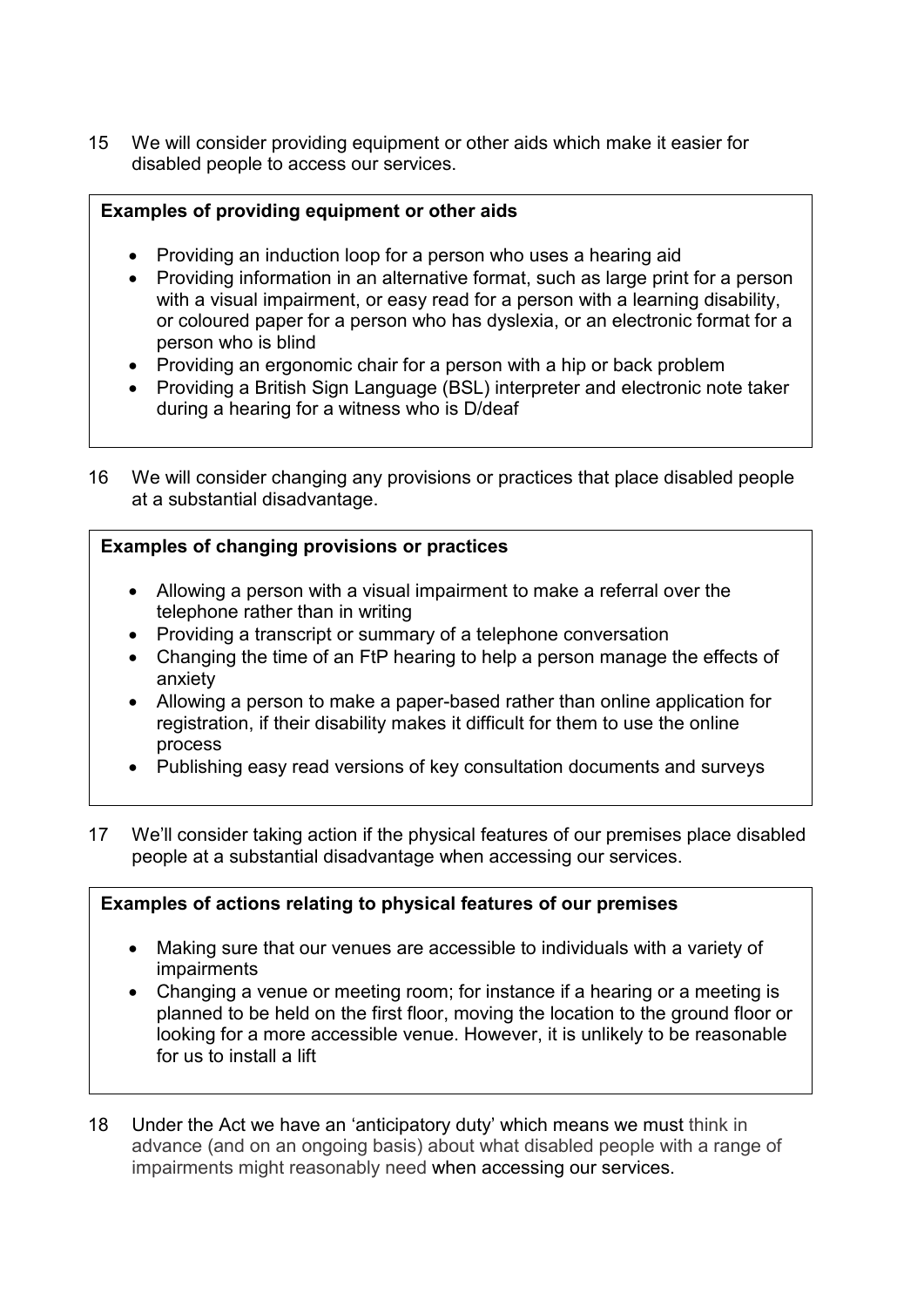- 19 This duty also applies to organisations that provide services on our behalf.
- 20 If, however, even with the anticipatory adjustment, a disabled person is still substantially disadvantaged when using the service because of their disability, we will make a further adjustment specifically for that person.

#### **Examples of anticipatory adjustment and further adjustment**

We have widened walkways and lowered reception counters in anticipation of the needs of wheelchair users. However, a person who is a wheelchair user may still not be able to reach the buzzer at the front entrance because they have limited movement and cannot lift their arms. A further reasonable adjustment for this customer would be for a member of staff to meet them at the front door.

- 21 We expect our staff to be able to recognise the need for and facilitate reasonable adjustments for disabled people using our services. We reflect this in our policies and guidance.
- 22 As there is no set definition of what constitutes 'a reasonable adjustment', we'll take a case-by-case approach to deciding what is reasonable when we consider requests. When deciding whether a particular adjustment is reasonable, we'll typically consider the following factors: [4](#page-3-0)
	- 1.1 Effectiveness how well does the adjustment in question remove or at least minimise the disadvantage? We are unlikely to make adjustments that don't remove the disadvantage.
	- 1.2 Practicality how practical is the adjustment, for example, how long will it take to implement?
	- 1.3 Cost how much will it cost, considering our financial resources and whether other assistance is available?
	- 1.4 Disruption how disruptive to the business, to others, and to our regulatory role would it be to make this adjustment?
	- 1.5 Risk would making this adjustment cause any risk to others?
- 23 There are some things the Act does not require us to make adjustments to. The Act makes it clear that it is not discriminatory to apply competence standards (which include our Code, our revalidation and our education standards) to a disabled person. As a professional regulator responsible for protecting the public, it would not be right for us to adjust these standards. However, we can make reasonable adjustments to assist nurses, midwives and nursing associates in meeting our standards.

<span id="page-3-0"></span><sup>4</sup> Based on the Business Disability Forum's guidance on deciding what is 'reasonable'